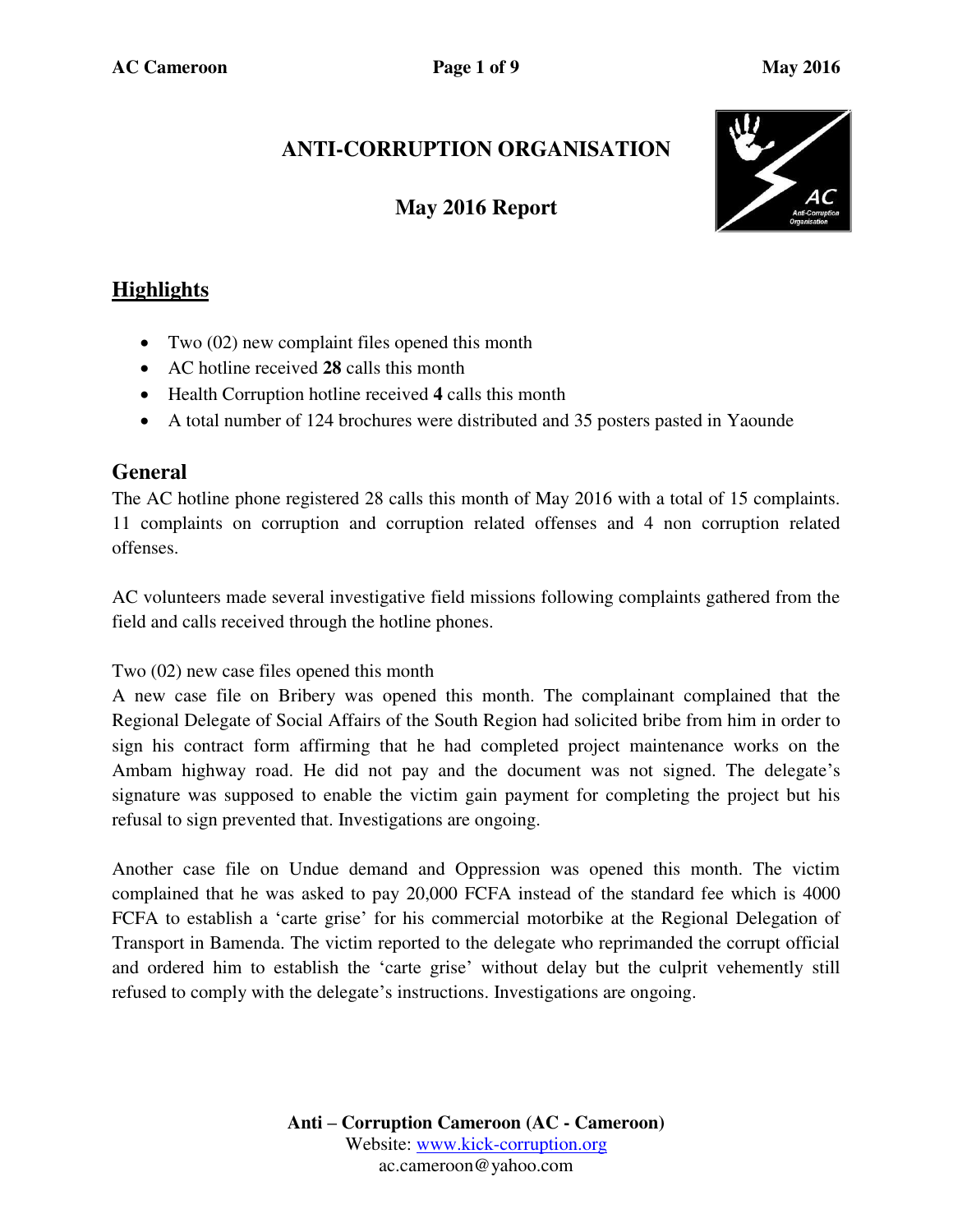## **AC Hotline Phone**

The AC hotline phone registered **28** calls this month of May 2016 with **11** corruption and corruption assimilated offences and **4** non-corruption related complaints.

In addition to calls received through the AC hotline phone, field work was also carried out around corruption hotspots in Yaounde in a bit to recruit more victims of corruption. In this regard, 124 brochures were distributed and 35 posters pasted with 5 corruption complaints and 1 non-corruption complaint recruited on the field. The calls have been analyzed and represented on charts as seen below.



89% of calls were responsive this month of May while just 11% of calls were not responsive



**Anti – Corruption Cameroon (AC - Cameroon)** Website: [www.kick-corruption.org](http://www.kick-corruption.org/) ac.cameroon@yahoo.com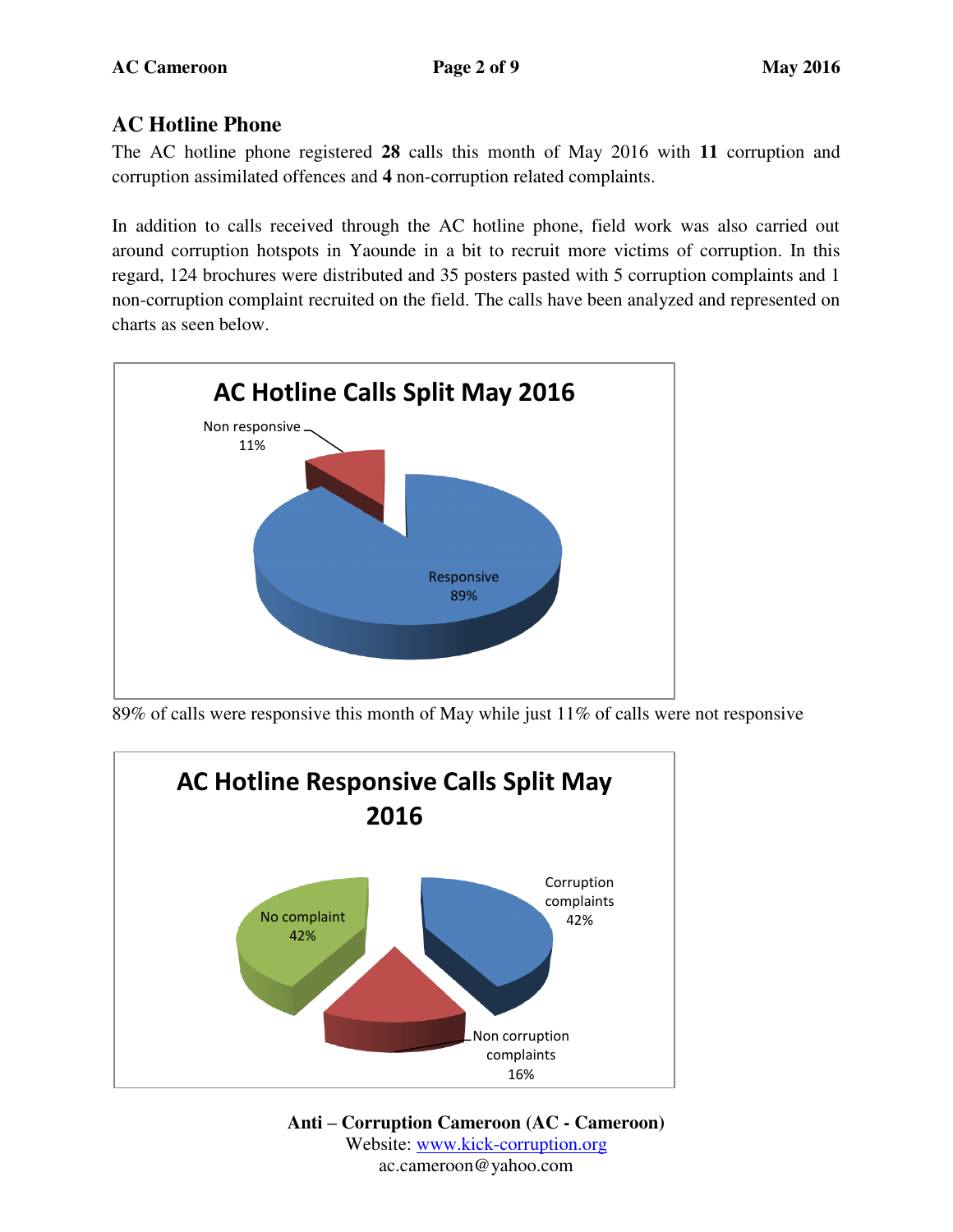Both callers with corruption complaints and those with no complaints had 42% each of calls while callers with non-corruption complaints had  $16\%$ 



Bribery complaints were 59% of total corruption complaints this month of May, followed by complaints against oppression and abuse of power with 17% and lastly, complaints against undue demand, embezzlement and traffic of influence which all had 8%



Private problems had the highest complaints this month with 40%, followed by complaints against arbitrary arrest, land problems involving portions of land sold to more than one person, and employment problems which all had 20% each

> **Anti – Corruption Cameroon (AC - Cameroon)** Website: [www.kick-corruption.org](http://www.kick-corruption.org/) ac.cameroon@yahoo.com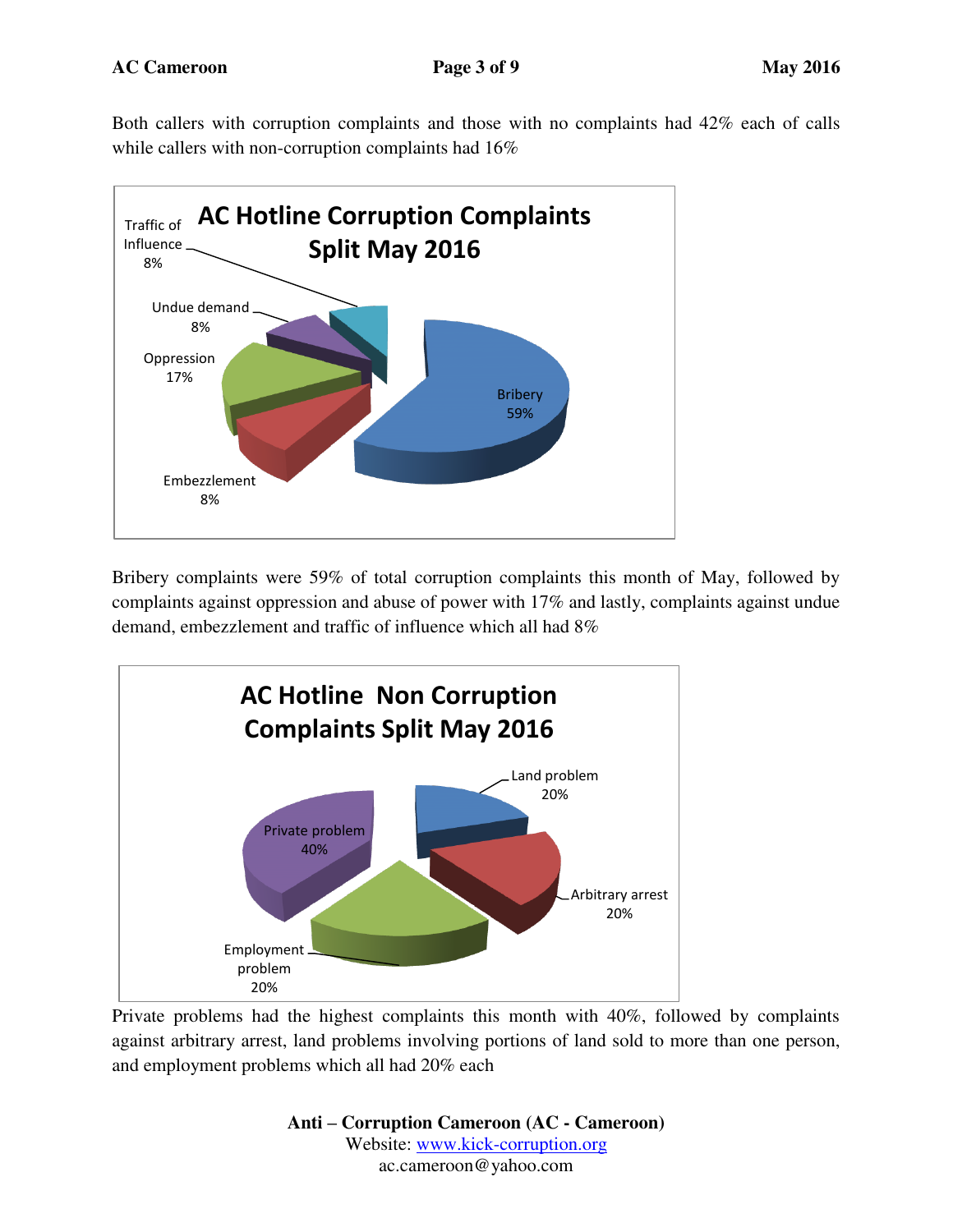## **Gender**



The male gender participated with 92% of calls this month while the female gender with just 8%

## **Age Range of Callers**



Interestingly the youth age range surpassed the adult age range representing 56% of total calls, followed by the adult age range with 40% and lastly the elderly age range with just 4%.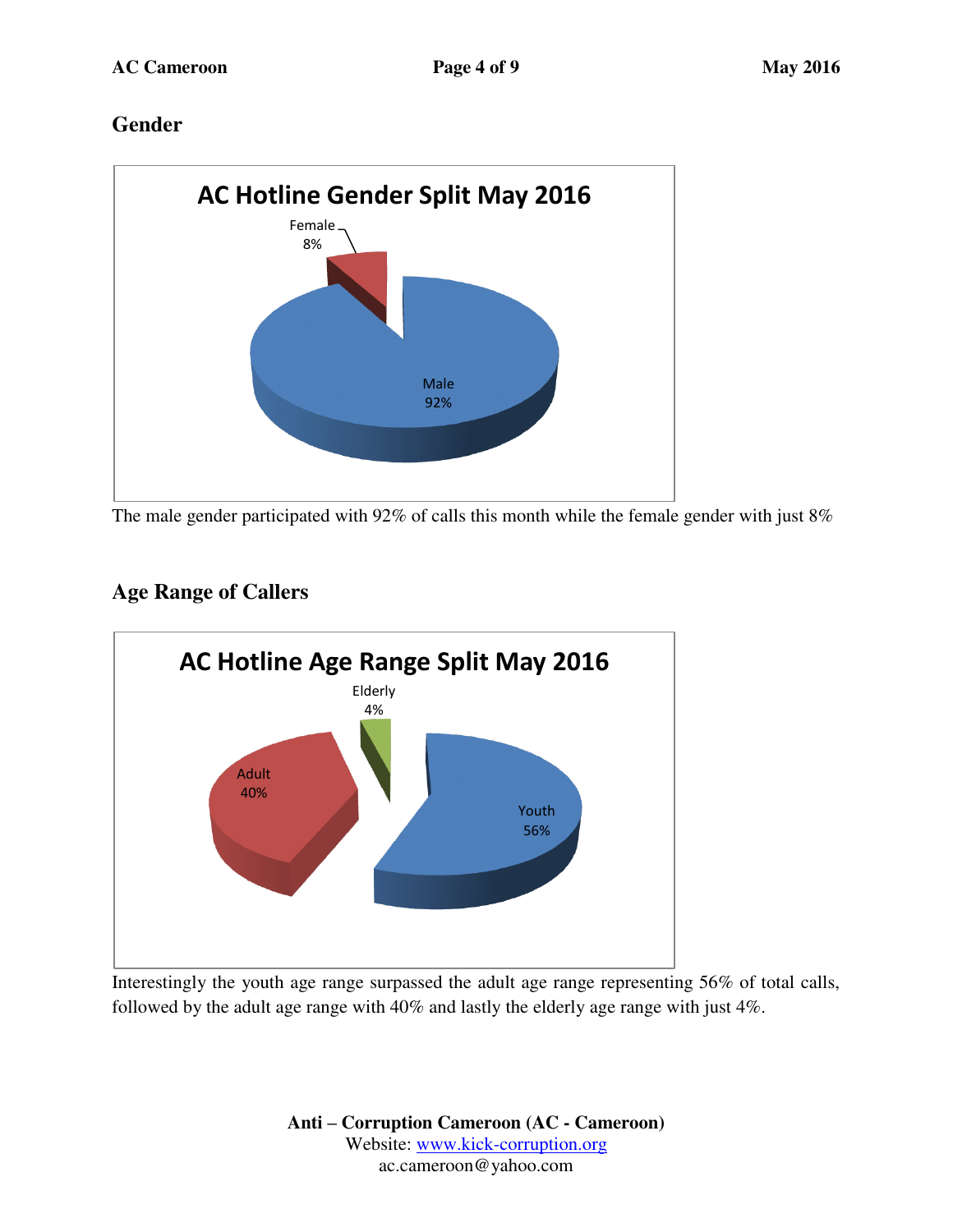## **Regional Representation**



The Centre region had the highest number of calls representing 52% of total calls, followed by the West region with 16%, then the Littoral region with12%, the South region with 8% and lastly, the East, North and the North West regions with 4% each.

### **Investigations**

Investigations were carried out on a new case file on bribery and abuse of power opened this month. The complainant, a contractor complained that the Regional Delegate of Social Affairs of the South Region solicited bribe from him. According to him, he won a contract to maintain construction works on the Ambam highway road which was done. He presented the completion contract form for signature to the delegate when the construction work was terminated but the delegate overtly asked for money from him, the contractor before he could sign. The victim did not give and the delegate asked him to deposit the document in his office which he did but it was never signed. This act prevented the victim from repaying the money he borrowed from the bank to carry out the construction work which is accruing interest. Investigations are still ongoing as the victim's documents to justify his claims as well as constitute a case file were not made available by the victim.

Another case file on Undue demand and Oppression was opened this month. The victim complained that he was solicited 20,000 FCFA instead of the standard fee of 4000 FCFA to establish a 'carte grise' for his commercial motorbike by a worker at the Regional Delegation of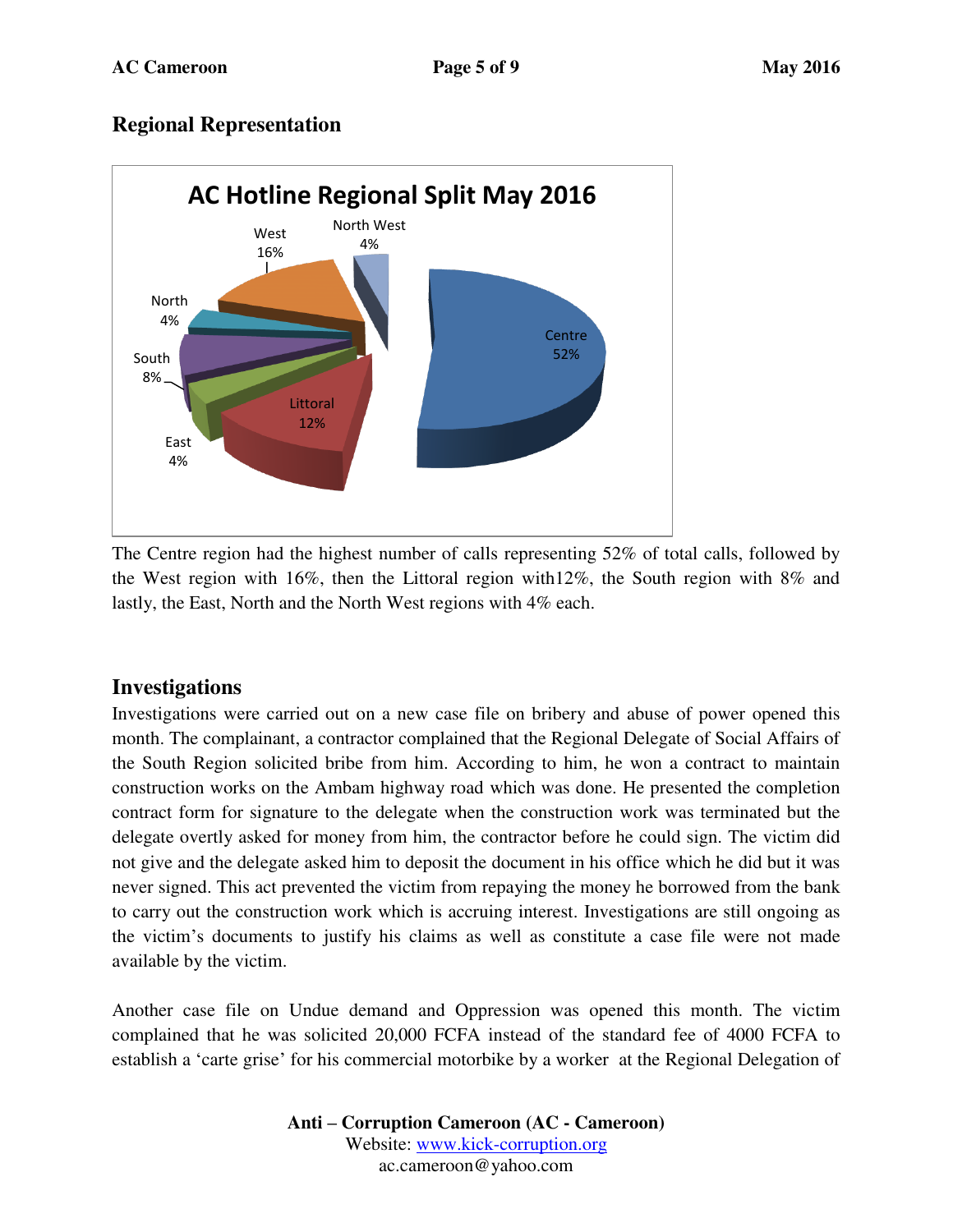Transport in Bamenda. The victim reported this action to the delegate who reprimanded the corrupt official and ordered him to establish the 'carte grise' without delay but the culprit vehemently refused to comply with the order. He instead sent the victim away promising to destroy him if he presented himself again at the delegation. The victim has been unable to work because of the 'carte grise' which he could not get. Since the delegate was aware of the problem already, AC contacted him for quick action and he is presently handling the problem.

## **Health Corruption Hotline**

The Health Corruption hotline phone received 4 calls this month of May, a drastic drop from last month's calls with no complaints registered. The drop of calls and complaints is due to the continuous lack of health corruption field activities which is usually the main reason that induces callers to call and report when their rights to access healthcare is infringed. Data from the calls has been analyzed as is represented on charts below.



This month of May 2016, 75% of health corruption calls were responsive while just 25% of callers did not respond to their calls or whose numbers were unavailable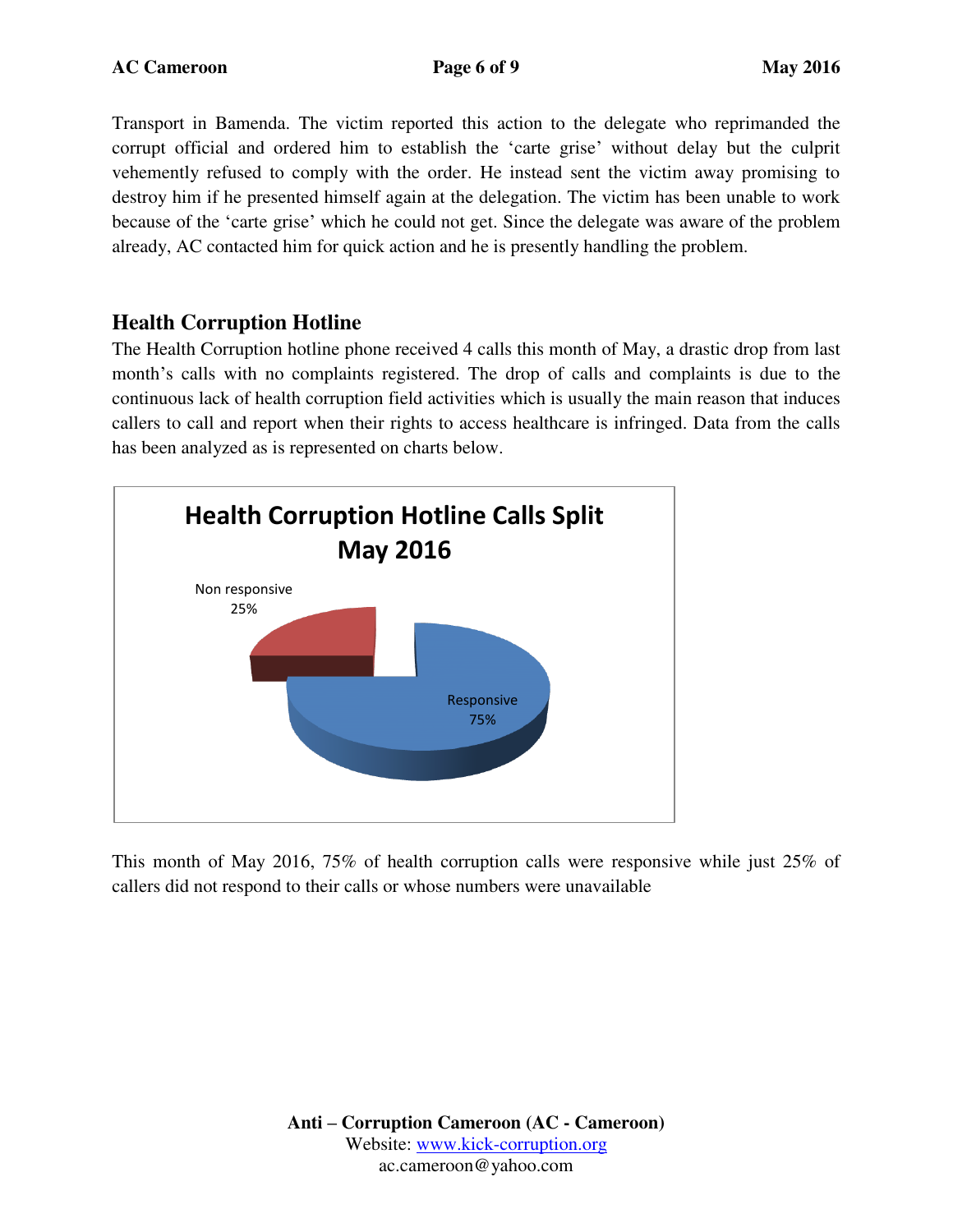## **Gender**



67% of callers this month of May 2016 were the male gender while 33% of calls were of female gender

## **Age Range of Callers**



Just two age ranges participated in this month's calls, the adult age range with 67% and the youth age range with 33%.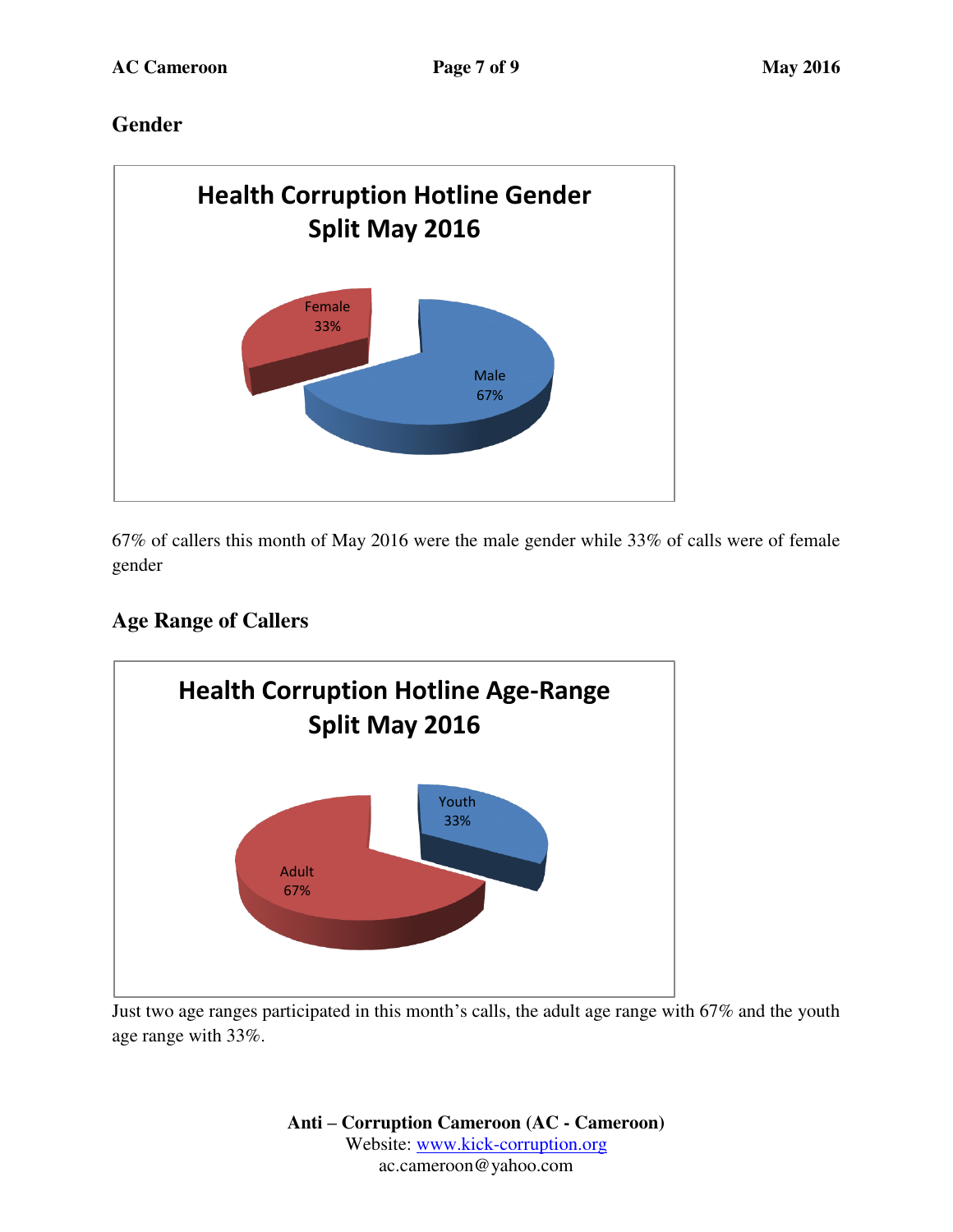## **Regional Representation**



 Three regions participated in calls this month. The Adamawa region had the highest calls representing 50% while the North West and East regions both had 25% each